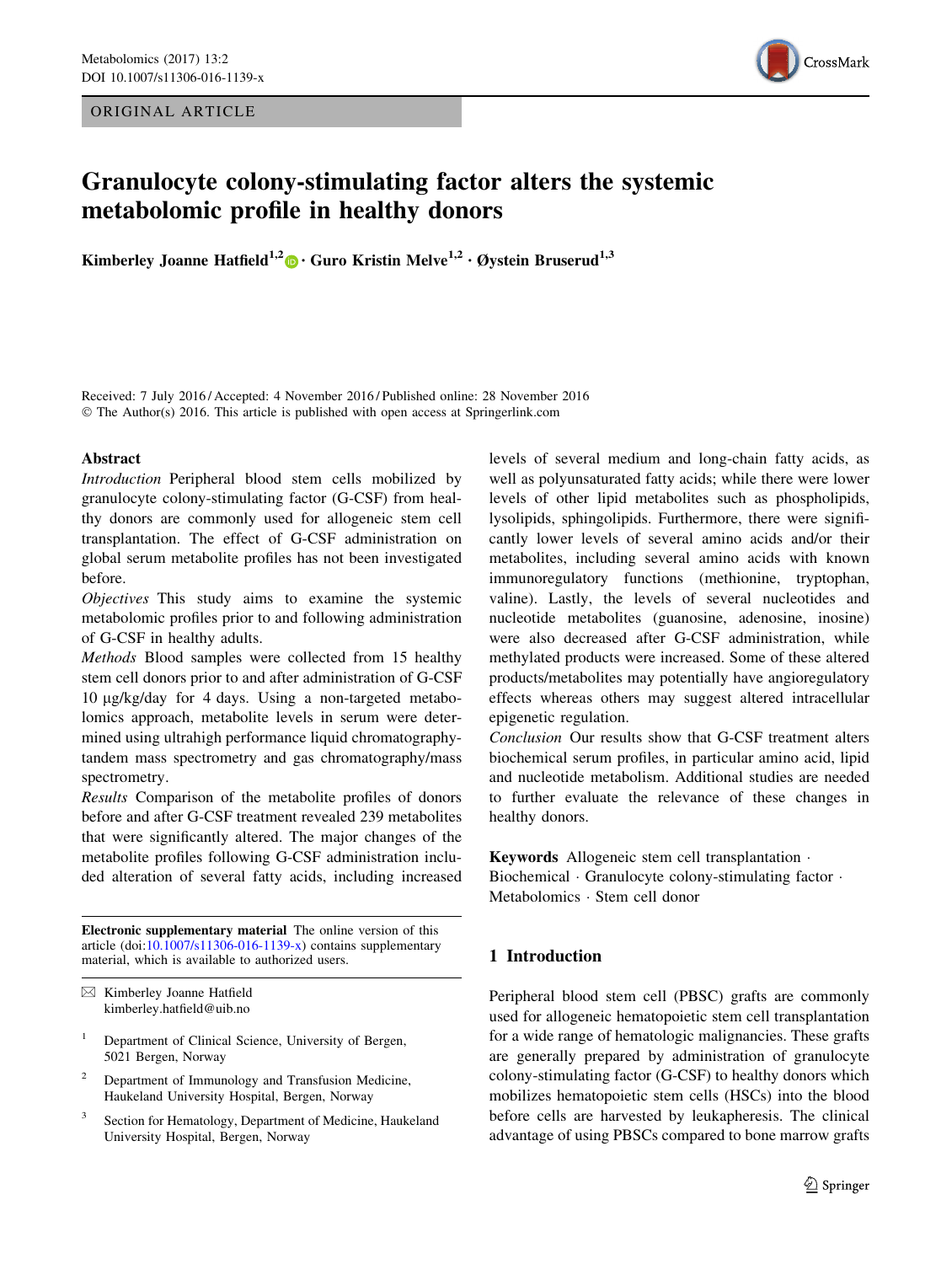includes accelerated neutrophil engraftment, which increases the likelihood to engraft, and in addition PBSC allografts contain a much larger number of T-cells compared to bone marrow grafts, which has been correlated with better outcome (Malard et al. [2016](#page-9-0); Pabst et al. [2007](#page-9-0); Rezvani et al. [2006\)](#page-9-0).

The HSC mobilizing agent G-CSF is a glycoprotein with multiple functions, including effects on the production, migration, differentiation and proliferation of neutrophils, as well as affecting adaptive immune responses (Bendall and Bradstock [2014;](#page-8-0) Panopoulos and Watowich [2008](#page-9-0)). G-CSF may have both direct and indirect effects on immune cells, including monocytes, granulocytes, T-cells and dendritic cells, and can also alter the expression of various soluble factors, including cytokines, metalloproteinases and adhesion molecules which may themselves contribute to effects induced by G-CSF (Rutella et al. [2005\)](#page-9-0). Recently, various metabolites and metabolic pathways have been found to be involved in cell signaling, also among immune cells; e.g. both amino acids as well as their metabolites can bind to specific receptors on immunocompetent cells and thereby induce activation and/or differentiation of these cells (Buck et al. [2015\)](#page-8-0). Furthermore, certain metabolites have a key role in fundamental metabolic pathways, such as glycolysis or lipid metabolism, and their availability may thus affect immune cell functions. As reviewed by Buck et al. ([2015](#page-8-0)), cellular metabolism is important in the regulation of immunocompetent cell growth, e.g. differentiation and activation of T-cells. Thus, the availability and uptake of metabolites may potentially affect immune cell fate. In this aspect, metabolomics has emerged as a powerful tool to identify and characterize the low molecular mass composition of biological samples. In this exploratory study, we therefore used non-targeted metabolomics to investigate the early effects of in vivo G-CSF treatment on the global serum metabolite profile of healthy stem cell donors.

#### 2 Materials and methods

#### 2.1 Stem cell donors and mobilization

The study was approved by the local ethics committee (REK Vest, 2011/996 and 2011/1237) and all samples were collected after written informed consent. Blood samples were collected from 15 consecutive healthy HLA-matched related allogeneic stem cell donors (10 males and 5 females), with a mean age of 47 years (range 25–64 years) (Table [1](#page-2-0)). Donors received the human non-glycosylated G-CSF analog Filgrastim (r-metHuG-CSF, Neupogen, Amgen) or Tevagrastim (biosimilar Filgrastim) in a dose of 5.4  $\mu$ g/kg body weight (range 4.1–6.7  $\mu$ g/kg) twice daily subcutaneously for four days to induce stem cell mobilization. Our hospital is responsible for all allogeneic stem cell transplantations in a defined geographic area, and this study included a consecutive group of donors younger than 65 years of age and achieving pre-harvest  $CD34<sup>+</sup>$  cell counts above  $15 \times 10^3$ /L. Thus, our donors should be regarded as representative of healthy adult stem cell donors because they are unselected (i.e. consecutive), mobilize sufficient stem cells for preparation of allografts and their age is also representative for donors used in routine clinical practice.

#### 2.2 Processing of blood samples

Venous blood samples were collected into Vacuette Z Serum Clot Activator tubes with Gel Separator (Greiner Bio-One GmbH, Kremsmünster, Austria) from donors at two time points, (i) prior to administration of G-CSF and (ii) following G-CSF administration just before apheresis on day 4. All samples were collected at 9 am and were allowed to coagulate for 30 min at room temperature in upright position before being centrifuged at  $1310 \times g$  for 10 min at room temperature. The serum supernatants were immediately apportioned into 0.5 mL aliquots in plastic cryotubes (Nunc<sup>TM</sup>, Roskilde, Denmark) and stored frozen at  $-80^{\circ}$ C until analysed.

#### 2.3 Analysis of G-CSF levels

Levels of human G-CSF were measured using a Luminex assay (R&D Systems, Bio-techne, Abingdon, UK), and the minimal detectable level was 20 pg/mL.

#### 2.4 Analysis of human serum metabolites

All mass spectrometry data were collected at Metabolon Inc (Durham, NC). Each serum sample was accessioned into the Metabolon LIMS system and was assigned a unique identifier by this system which was used to track all sample handling and results. All samples were prepared using the automated MicroLab STAR<sup>®</sup> system (Hamilton Company, Bonaduz, Switzerland). Briefly, samples were extracted using Metabolon's standard solvent extraction method (Evans et al. [2014\)](#page-8-0). A recovery standard was added prior to the first step in the extraction process for quality control purposes. To remove protein, dissociate small molecules bound to protein or trapped in the precipitated protein matrix, and to recover chemically diverse metabolites, proteins were precipitated with methanol under vigorous shaking for 2 min followed by centrifugation. The resulting extract was divided into five fractions: (i) one for analysis by ultrahigh performance liquid chromatography–tandem mass spectrometry (UPLC–MS/MS)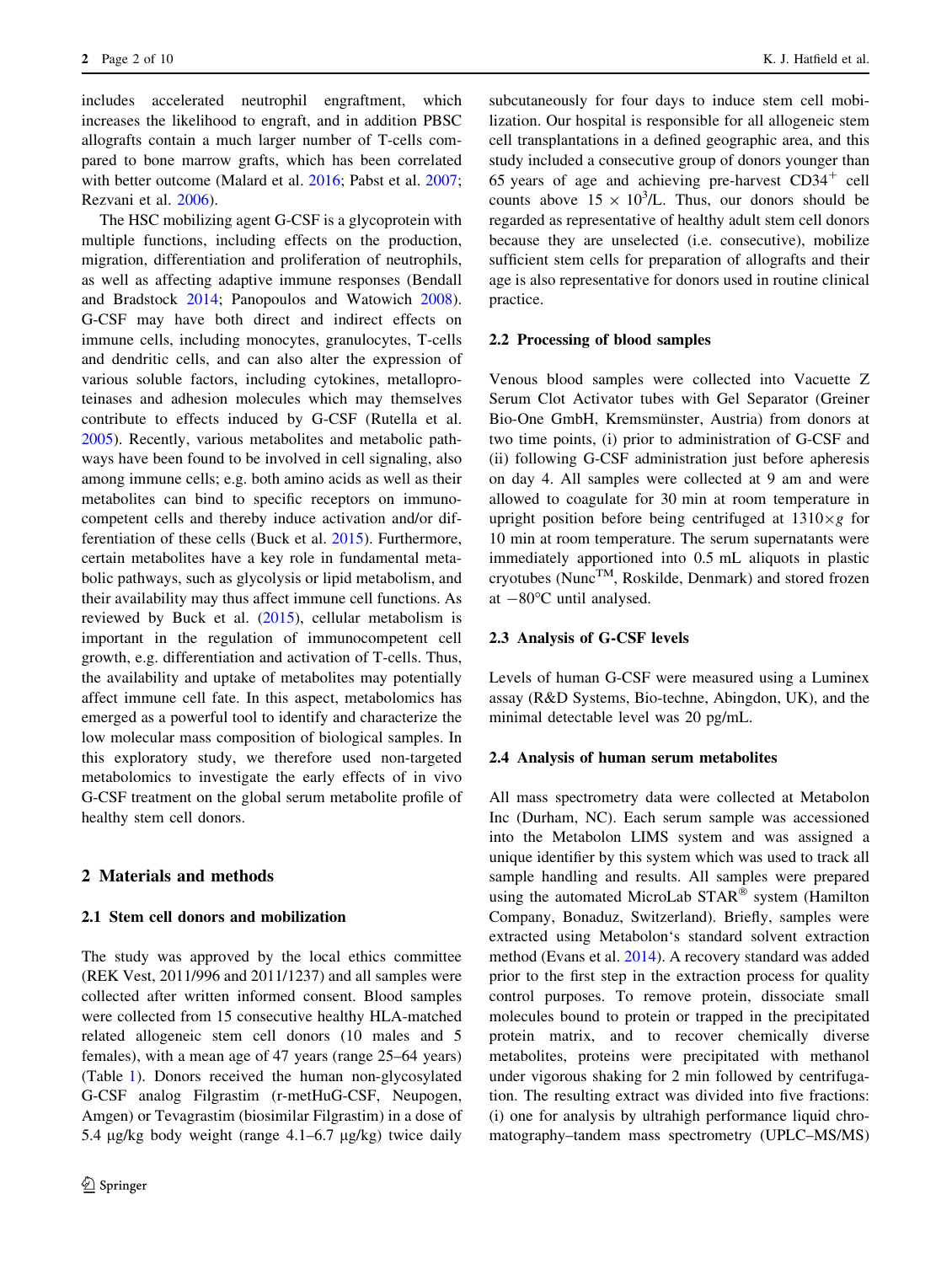| ID             | Age<br>(years) | Gender       | BMI<br>(kg/m <sup>2</sup> ) | G-CSF<br>dosage<br>$(\mu g/kg)$ | G-CSF (pg/mL) at<br>clinical examination <sup>a</sup> | G-CSF (pg/mL)<br>before apheresis <sup>a</sup> | $CD34+$ cell count<br>$(10^3/L)$ pre-harvest <sup>b</sup> | $CD34+$ stem cell<br>yield $(\times 10^6/kg)^b$ |
|----------------|----------------|--------------|-----------------------------|---------------------------------|-------------------------------------------------------|------------------------------------------------|-----------------------------------------------------------|-------------------------------------------------|
| $\mathbf{1}$   | 60             | F            | 30                          | 6.1                             | $<$ 20                                                | >15,000                                        | 40.2                                                      | 5.5                                             |
| $\overline{2}$ | 25             | M            | 24                          | 6.1                             | $<$ 20                                                | 13,514                                         | 44.4                                                      | 8.8                                             |
| 3              | 45             | M            | 25                          | 5.8                             | 242                                                   | >15,000                                        | 30.4                                                      | 4.3                                             |
| 4              | 51             | M            | 47                          | 4.9                             | 37                                                    | >15,000                                        | 58.8                                                      | 3.9                                             |
| 5              | 39             | M            | 30                          | 5.3                             | 72                                                    | 13,404                                         | 108.8                                                     | 22.4                                            |
| 6              | 64             | M            | 36                          | 4.1                             | $<$ 20                                                | 9495                                           | 26.7                                                      | 3.9                                             |
| 7              | 54             | $\mathbf{F}$ | 23                          | 5.7                             | 41                                                    | >15,000                                        | 34.1                                                      | 5.2                                             |
| 8              | 25             | M            | 26                          | 5.7                             | 111                                                   | >15,000                                        | 147.8                                                     | 15.1                                            |
| 9              | 46             | $\mathbf{F}$ | 25                          | 4.6                             | 49                                                    | 3939                                           | 57.6                                                      | 7.2                                             |
| 10             | 62             | M            | 27                          | 5.6                             | 24                                                    | >15,000                                        | 97.0                                                      | 7.2                                             |
| 11             | 51             | M            | 26                          | 5.1                             | 53                                                    | >15,000                                        | 17.4                                                      | 3.1                                             |
| 12             | 40             | $\mathbf{F}$ | 34                          | 5.3                             | 39                                                    | >15,000                                        | 66.7                                                      | 6.8                                             |
| 13             | 39             | M            | 25                          | 5.5                             | 22                                                    | >15,000                                        | 111.1                                                     | 7.8                                             |
| 14             | 45             | $\mathbf{F}$ | 26                          | 6.7                             | 82                                                    | >15,000                                        | 55.1                                                      | 5.6                                             |
| 15             | 58             | M            | 29                          | 5.1                             | 80                                                    | 6776                                           | 44.7                                                      | 4.9                                             |
| Mean           | 47             |              | 29                          | 5.4                             | 61                                                    | >13,000                                        | 62.7                                                      | 8.7                                             |
| Range          | $25 - 64$      | 10M/<br>5F   | $23 - 47$                   | $4.1 - 6.7$                     | $<$ 20-242                                            | $3939 - 15,000$                                | 17.4-147.8                                                | $3.1 - 22.4$                                    |

<span id="page-2-0"></span>Table 1 Characteristics of allogeneic stem cell donors

 $M$  male;  $F$  female;  $BMI$  body mass index

<sup>a</sup> G-CSF plasma levels were measured in donor samples collected at clinical examination and after four days of treatment with G-CSF before apheresis

 $b$  CD34<sup>+</sup> cell counts were done immediately before stem cell harvest and the CD34<sup>+</sup> stem cell yield estimated per kg donor/weight

with positive ion mode electrospray ionization, (ii) one for analysis by UPLC–MS/MS with negative ion mode electrospray ionization, (iii) one for LC polar platform, (iv) one for analysis by gas chromatography/mass spectrometry (GC–MS) and (v) one sample was reserved for backup. Samples were placed briefly on a Zymark TurboVap<sup>®</sup> (McKinley Scientific, Sparta, NJ, USA) to remove the organic solvent. Then samples were either stored overnight under nitrogen for LC or dried under vacuum overnight for GC, before preparation for analysis. Experimental samples were randomized across the platform and run with appropriate quality control samples spaced evenly among the injections. Compounds were identified by comparison to library entries based upon retention time/index, mass to charge ratio (m/z) and chromatographic data (also MS/MS spectral data), and peaks were quantified using area-underthe curve.

#### 2.5 Statistical analyses

Two types of statistical analysis were performed: (1) significance tests (t-tests) and (2) classification analysis. Random Forest analysis is a supervised classification technique that provides an unbiased estimate of how well individuals can be classified into each group in a new data set. Statistical analyses were performed with the program R [\(http://cran.r-project.org/](http://cran.r-project.org/)).

#### 3 Results

## 3.1 G-CSF treatment alters the global metabolomic profile of healthy individuals

Metabolites were analysed in all serum samples collected from the healthy donors (i) prior to G-CSF administration and (ii) on day 4 after G-CSF administration. In total, 641 metabolites were identified (for a complete list see Supplementary Table 1), where levels of 239 metabolites were significantly changed ( $p \le 0.05$ ); 149 metabolites had increased levels (62%) and 90 metabolites had decreased levels (38%) after G-CSF administration (Table [2](#page-3-0)). These significantly altered metabolites belong mainly to amino acid and lipid classes, while metabolites associated with the categories nucleotides, carbohydrates, energy metabolism, cofactors/vitamins and xenobiotics are also present. Furthermore, 39 of these metabolites have a p value  $\lt$  0.0001 and are involved in amino acid (19/39),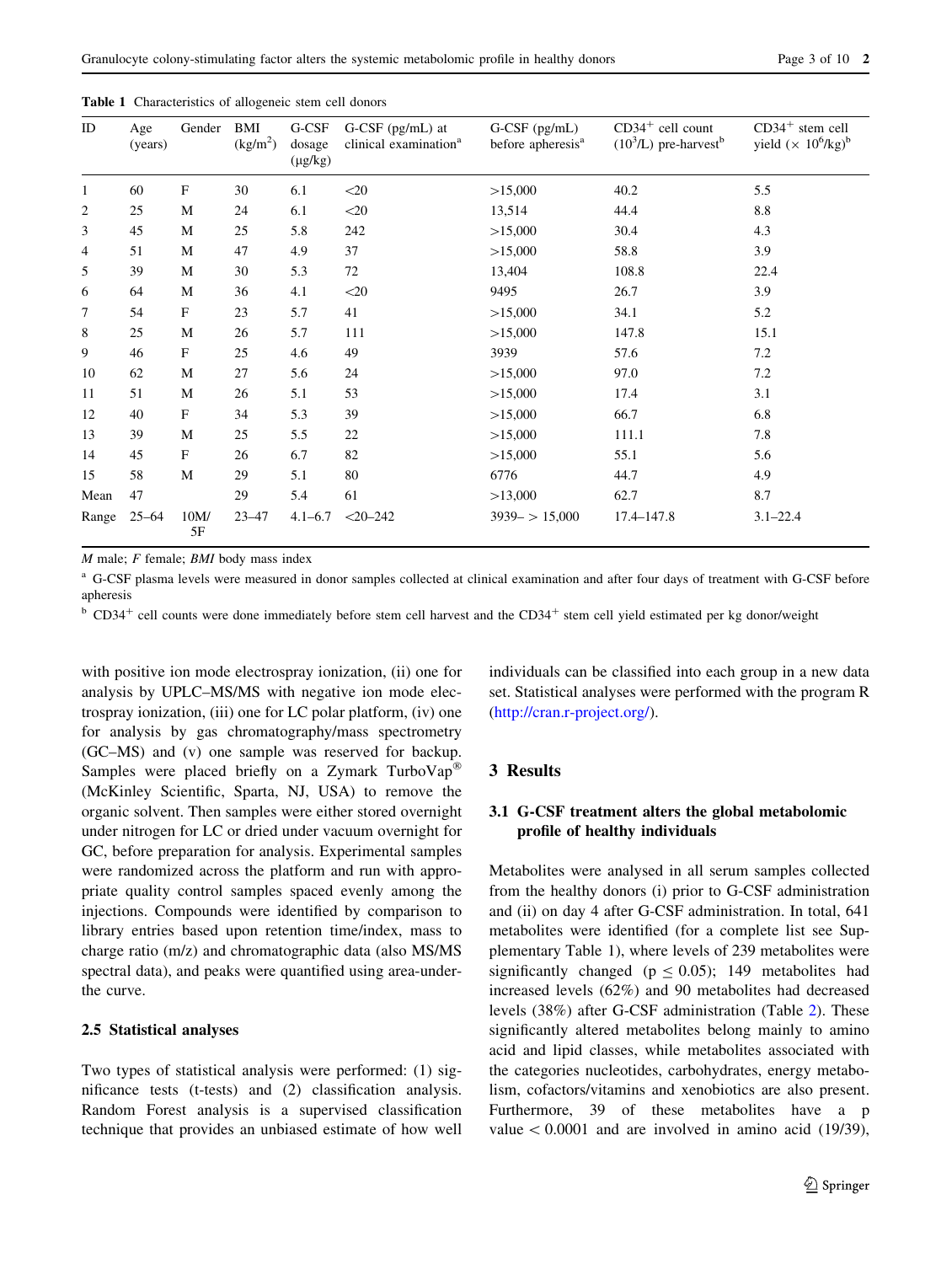| Metabolite classes/pathways | Total number of        | Number of significantly altered metabolites |           |            |  |
|-----------------------------|------------------------|---------------------------------------------|-----------|------------|--|
|                             | metabolites identified | P < 0.05                                    | P < 0.001 | P < 0.0001 |  |
| Amino acids                 | 161                    | 75                                          | 30        | 19         |  |
| Peptide                     | 28                     | 16                                          |           |            |  |
| Carbohydrates               | 25                     | 8                                           |           |            |  |
| Energy metabolism           | 9                      |                                             |           |            |  |
| Lipids                      | 250                    | 78                                          | 13        | 5          |  |
| <b>Nucleotides</b>          | 34                     | 21                                          | 11        | 10         |  |
| Cofactors-vitamins          | 22                     | 10                                          | 4         |            |  |
| Xenobiotics                 | 112                    | 29                                          | 4         | ◠          |  |
| Total number of metabolites | 641                    | 239                                         | 68        | 39         |  |

<span id="page-3-0"></span>Table 2 Metabolite classes significantly altered after G-CSF treatment

nucleotide (10/39) or lipid (5/39) metabolism (Table 2). Among the significantly altered levels of metabolites  $(n = 239, p \le 0.05)$  we would expect to see approximately 12 metabolites that meet our level of significance criteria by random chance, however, our data have a low false discovery rate (FDR) of less than 5% for all metabolites except one metabolite with 5.1%, indicating a high level of confidence in the results (Supplementary Table 2). All significantly altered metabolites ( $p \le 0.05$ ) and their group mean ratios (before vs. after G-CSF treatment) are shown in Supplementary Table 2.

We performed a principal component analysis (PCA) which showed that the samples before and after G-CSF administration were generally distinguishable from each other (Fig. 1); one G-CSF treated sample seemed to deviate from the other samples but no outlier samples were identified. This exceptional stem cell donor had the highest total leukocyte and platelet counts in peripheral blood, the lowest Hb level after G-CSF administration and the lowest G-CSF plasma level before apheresis, but did not otherwise differ from the others, and samples from this donor were included in all our analyses. Taken together, these results demonstrate that four days of G-CSF administration alters the systemic metabolomic profile of healthy individuals; and despite some heterogeneity between donors, an altered amino acid, lipid and nucleotide metabolism seems to be a common characteristic.

# 3.2 Alteration of single metabolites by G-CSF treatment

Random forest classification was used for further statistical analyses. Even though there was an overlap between samples collected before and during G-CSF therapy in the PCA plot (Fig. 1), the random forest classification demonstrated that G-CSF treated versus untreated samples



Fig. 1 Principal component analysis (PCA) scores plot based on the serum metabolome of healthy stem cell donors before and after G-CSF treatment. An overlap was seen between groups  $(n = 15$  in each group, open circles before G-CSF treatment, filled circles after G-CSF treatment), but groups were generally distinguishable from each other

could be distinguished with 97% predictive accuracy based on their overall metabolite profiles (Fig. [2\)](#page-4-0). The 30 topranking metabolites that contributed most to separation of the samples are shown where the metabolites are ranked according to the mean decrease accuracy  $(\%)$  (Fig. [2](#page-4-0)). These metabolites are involved in several pathways, with the majority of metabolites belonging to amino acid metabolism (9 metabolites) and nucleotide metabolism (9 metabolites), but lipid (4 metabolites), xenobiotics (3 metabolites), carbohydrate (2 metabolites), cofactors/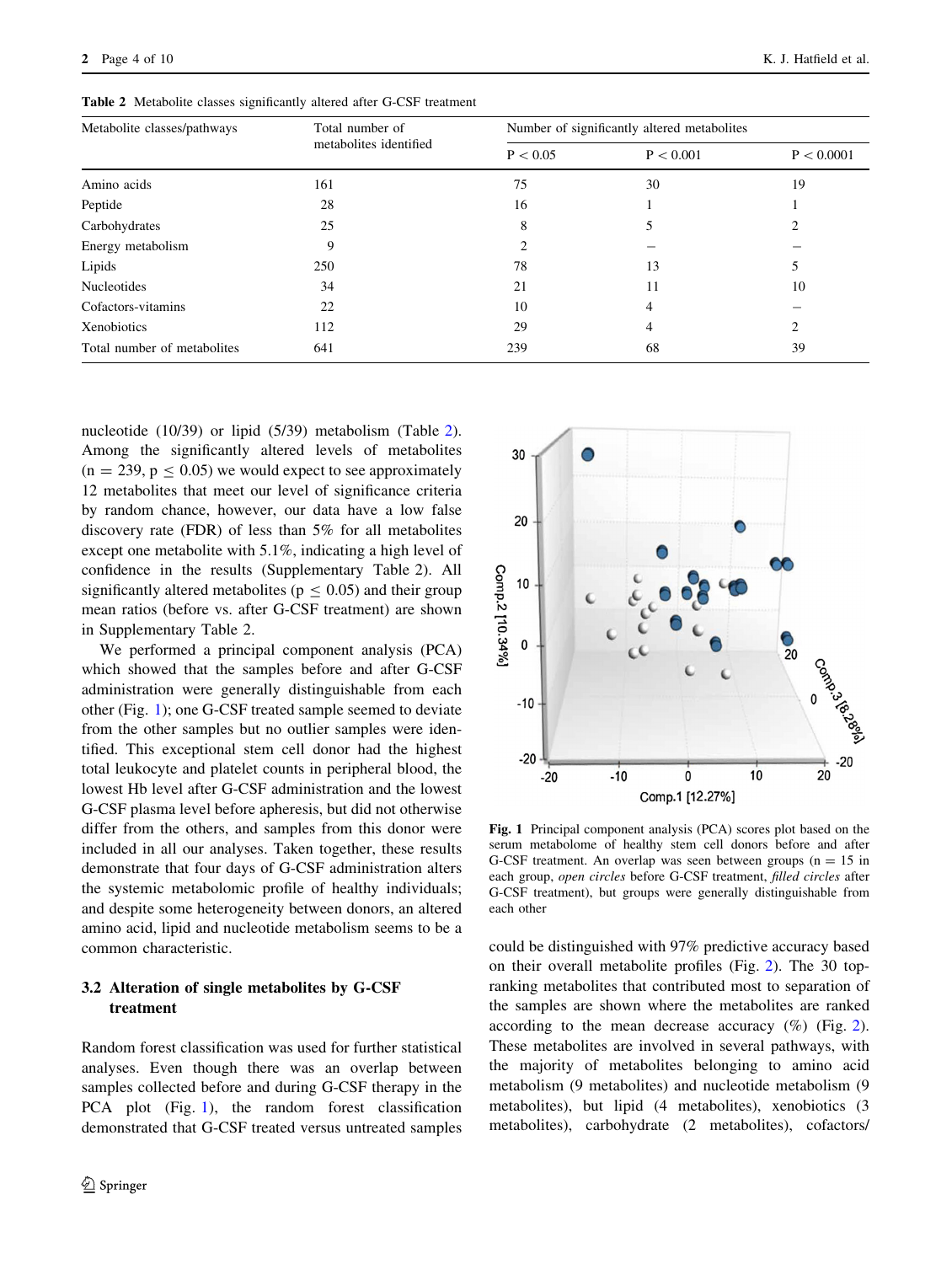<span id="page-4-0"></span>

Mean decrease accuracy

vitamin (1 metabolite) and peptides (1 metabolite) were also included among the 30 top-ranking metabolites in this analysis.

# 3.3 Alteration of lipid, amino acid and nucleotide metabolism by G-CSF treatment

Treatment with G-CSF resulted in altered systemic (i.e. serum) levels of a wide range of metabolites reflecting an alteration of different metabolic pathways during this treatment in healthy individuals:

Lipid metabolism Among the main metabolites that distinguished between pre-and post-G-CSF administration groups, there was a consistent alteration of the amount of fatty acids indicating altered lipid metabolism (i.e. a change in fatty acid synthesis, lipid hydrolysis or mitochondrial  $\beta$ -oxidation) (Fig. [3a](#page-5-0)). The post-G-CSF group had significantly elevated levels of several long-chain fatty acids (such as myristate, palmitate, margarate, and stearate), as well as polyunsaturated fatty acids (adrenate, linoleate, linolenate, dihomolinoleate, docosadienoate, docosapentaenoate). Finally, levels of carnitine-conjugated lipids were increased.

- Amino acid metabolism was also altered; within the post-G-CSF samples there was a reduced level of dipeptides and amino acids including the aromatic amino acids tryptophan, phenylalanine and tyrosine and their metabolites, as well as branched-chain amino acids valine, isoleucine and leucine (Fig. [3](#page-5-0)b). The essential amino acid tryptophan can be metabolized by several pathways to give rise to serotonin or kynurenine, and levels of these degradation products as well as indoleacetate and 3-indoxyl sulfate were all significantly lower after G-CSF therapy.
- Nucleic acid metabolism Our results show a significantly lower level of purine nucleosides, including guanosine, adenosine and inosine in the post-G-CSF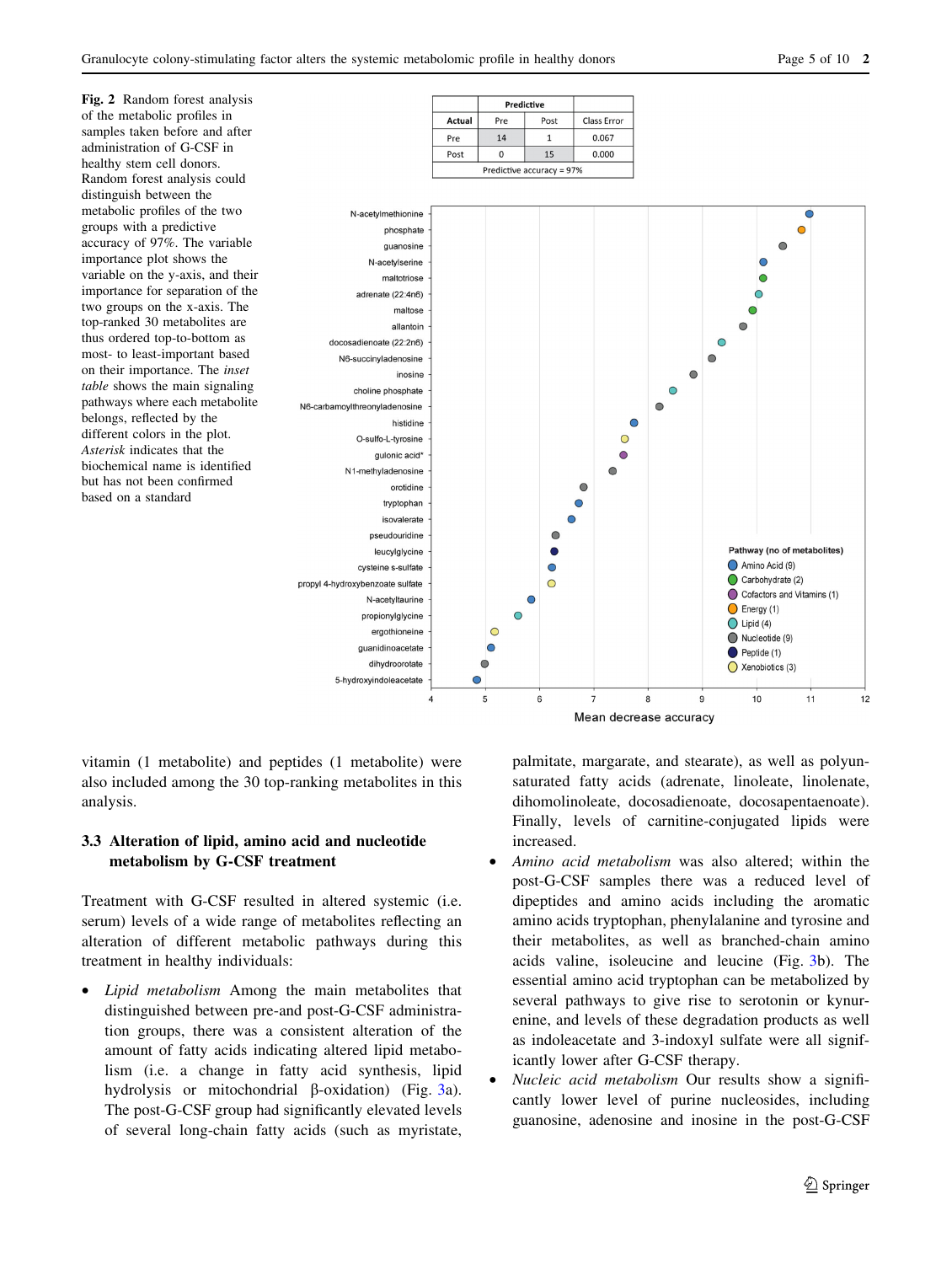Increased level Decreased level

<span id="page-5-0"></span>

#### Lipid metabolism

| Medium Chain Fatty Acid (3/7)                      |
|----------------------------------------------------|
| Long Chain Fatty Acid (13/15)                      |
| Polyunsaturated Fatty Acid (n3 and n6) (8/12)      |
| Fatty Acid, Branched (1/3)                         |
| Fatty Acid, Dicarboxylate (4/13)                   |
| Fatty Acid, Amide (1/1)                            |
| Fatty Acid Metabolism (also BCAA Metabolism) (3/5) |
| Fatty Acid Metabolism (Acyl Glycine) (1/2)         |
| Fatty Acid Metabolism (Acyl Carnitine) (3/11)      |
| Carnitine Metabolism (1/2)                         |
| Fatty Acid, Monohydroxy (4/12)                     |
| Eicosanoid (2/2)                                   |
| Inositol Metabolism (3/4)                          |
| Phospholipid Metabolism (10/33)                    |
| Lysolipid (6/26)                                   |
| Glycerolipid Metabolism (1/2)                      |
| Sphingolipid Metabolism (4/12)                     |
| Mevalonate Metabolism (1/1)                        |
| Sterol (2/4)                                       |
| Steroid (6/34)                                     |
| Secondary Bile Acid Metabolism (1/14)              |
|                                                    |

 $\Omega$ 

 $12$ 

8

A



 $-12$  $-8$ 

samples, indicating altered nucleotide metabolism (Fig. 3c). Furthermore, several methylated products were increased.

# 3.4 G-CSF induced alteration of metabolic pathways

We performed a metabolomic pathway enrichment analysis based on significantly altered metabolites ( $p \lt 0.001$ ), to identify pathways that contribute to the major differences when comparing samples taken before and after G-CSF administration (Fig. [4\)](#page-6-0). This analysis identified altered glycogen metabolism as a major effect of G-CSF treatment, and metabolites belonging to pathways involved in nucleotide metabolism and amino sugar/acid metabolism were also over-represented in samples after G-CSF treatment.

6

# 3.5 The metabolic alterations induced during G-CSF therapy are not caused by acetaminophen

Musculoskeletal pain and flu-like symptoms are common during G-CSF therapy (Stroncek et al. [1996\)](#page-9-0), and symptomatic relief can be achieved by acetaminophen (paracetamol). The detection of several metabolites of acetaminophen in the serum of stem cell donors indicates that paracetamol had been taken by some donors during G-CSF therapy. We therefore compared the metabolite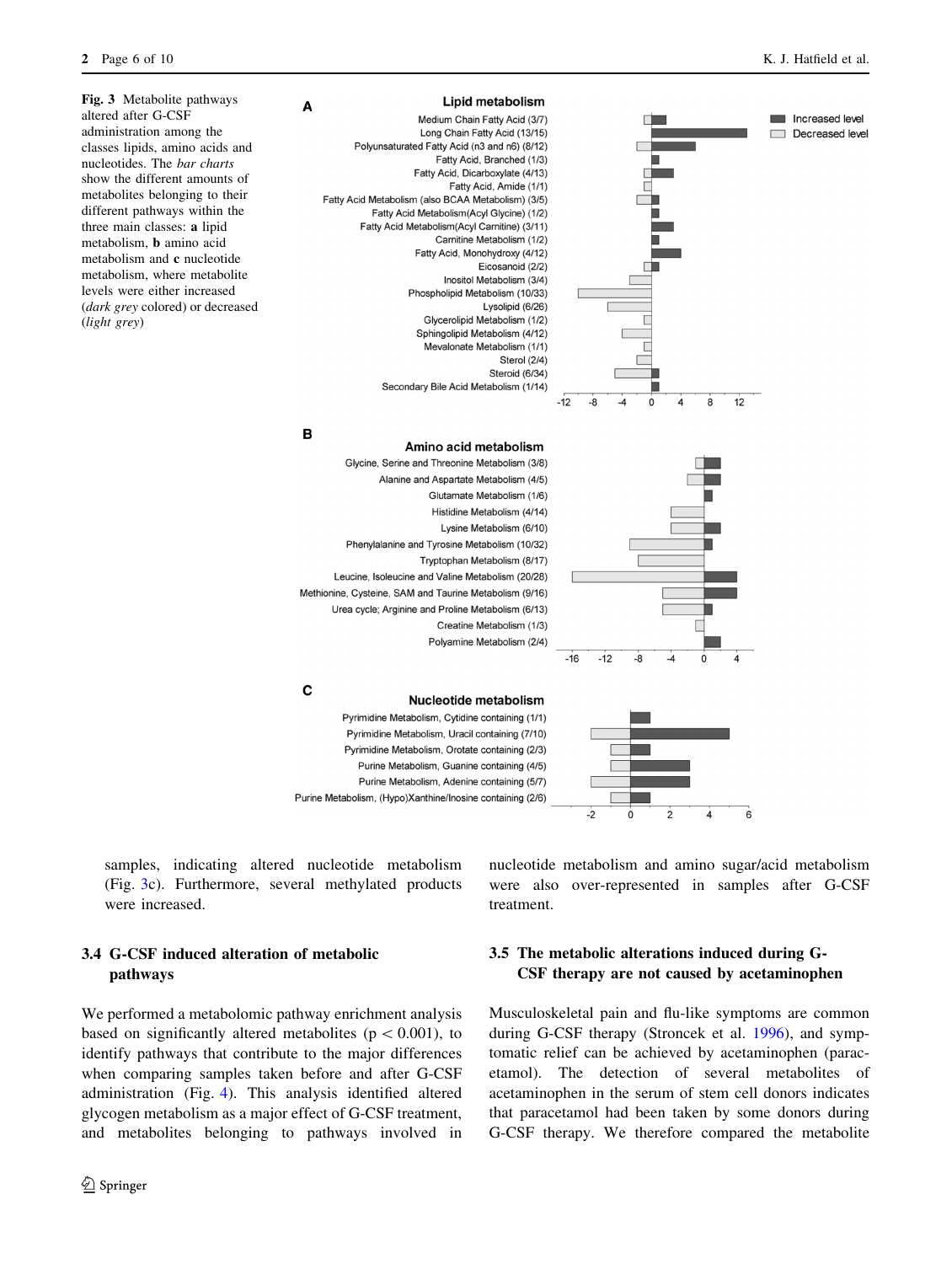<span id="page-6-0"></span>

profile before and after G-CSF therapy for donors with high and low/undetectable levels of metabolites involved in acetaminophen metabolism. When comparing the levels of the 30 top-ranked metabolites (Fig. [2\)](#page-4-0), we did not find any significant differences between the donor samples with high and low/undetectable paracetamol metabolite (data not shown). Thus, it seems unlikely that the paracetamol intake has a major impact on the metabolic modulation during G-CSF therapy.

#### 4 Discussion

In this study, we investigated the early effects of G-CSF administration on the serum global metabolite profile of healthy stem cell donors that were younger than 65 years and had an adequate stem cell mobilization. G-CSF is mainly used as short-term therapy, generally requiring 4–6 days of treatment, for stem cell mobilization (Bendall and Bradstock [2014\)](#page-8-0); however, it is also used as long-term treatment for patients with low-risk myelodysplastic syndrome (Jadersten et al. [2005](#page-8-0)) and especially for patients with chronic neutropenia (Dale [2016;](#page-8-0) Dale and Welte [2011;](#page-8-0) Donadieu et al. [2011;](#page-8-0) Zeidler et al. [2014](#page-9-0)). The suggested initial doses for congenital neutropenia are  $3-5 \mu g/kg$  that are increased in steps of  $5 \mu g/kg$  (Dale [2016;](#page-8-0) Donadieu et al. [2011](#page-8-0)), thus these G-CSF doses used in long-term therapy are also comparable to the doses used in our present study  $(5 \mu g/kg)$  twice daily).

Our study included a relatively small number of samples, but our random forest classification analysis resulted in 97% predictive accuracy in differentiating the two groups, indicating that differences due to G-CSF administration were readily present. Several of the 30 top-ranking metabolites shown in Fig. [2](#page-4-0) have been reported to be involved in biological processes such as regulation of immune responses, inflammation, vascular biology and epigenetic regulation (see Supplementary Table 3), though further studies will be needed to see if G-CSF has a longterm effect on these biological processes. In general, global metabolomics profiling revealed altered levels of lipids, amino acids, carbohydrates and nucleotides after administration with G-CSF.

One of the strongest changes in our dataset was the altered lipid metabolism, in particular the significantly higher levels of long-chain fatty acids as well as carnitineconjugated lipids after G-CSF administration, indicating changes in fatty acid  $\beta$ -oxidation. Long-chain fatty acids are conjugated to carnitine to facilitate transport across the mitochondrial membrane, and the increased acyl carnitine levels may thus suggest increased  $\beta$ -oxidation. Moreover, glycerol, a marker of lipolysis, was significantly decreased in the G-CSF treated group. These alterations may be due to increased fatty acid b-oxidation or alternatively due to disturbance of fatty acid oxidation resulting in increased amounts of lipid precursors. In addition, we found a decline in the serum levels of sphingosine 1-phosphate (S1P) after G-CSF administration, which is in concordance with another study that measured S1P levels in donors undergoing G-CSF-induced mobilization (Juarez et al. [2012](#page-8-0)). Disruption of fatty acid signaling has been implicated in mobilization of stem cells, in particular S1P (Ratajczak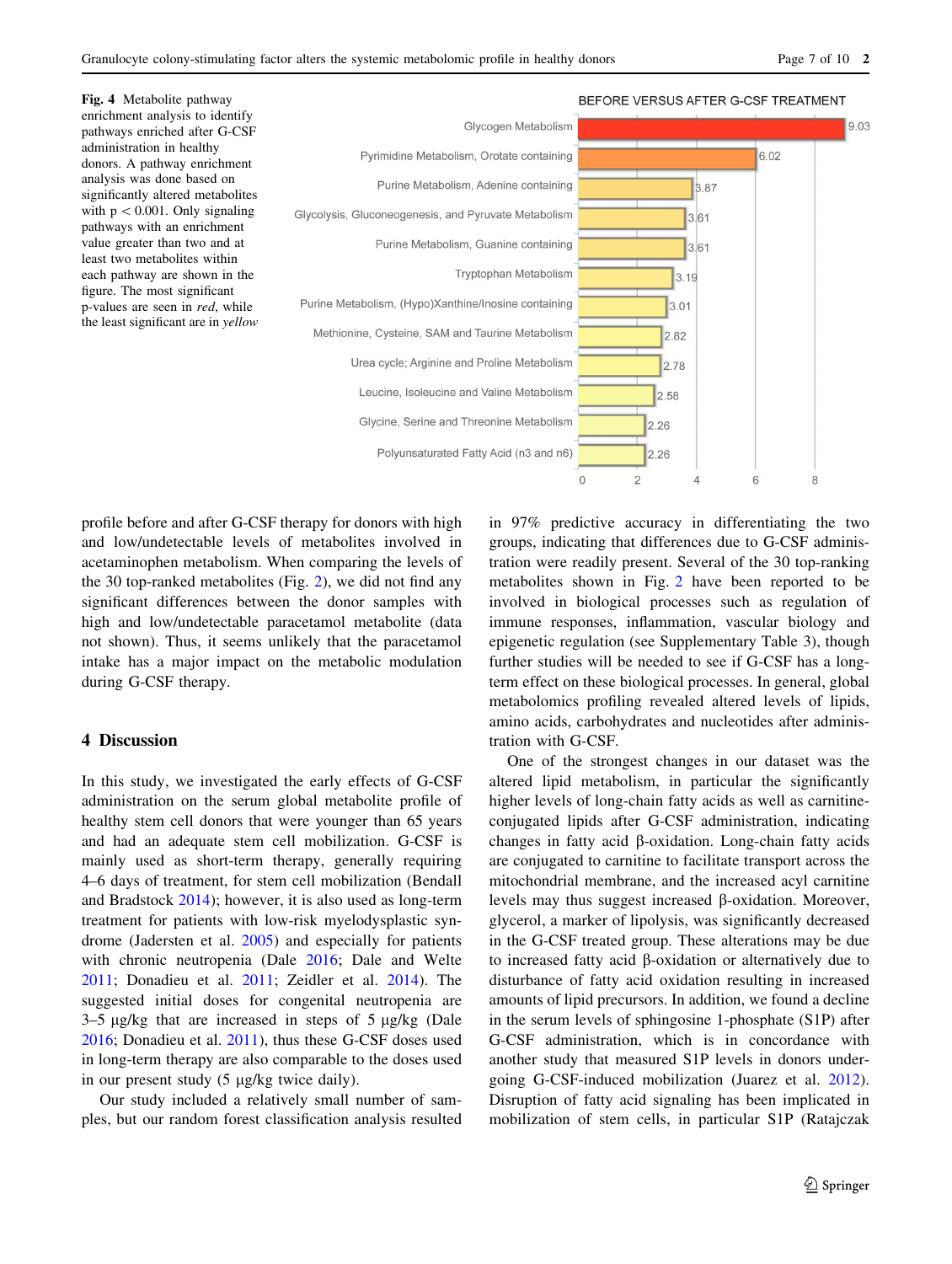et al. [2010\)](#page-9-0). To summarize, G-CSF treatment alters fatty acid metabolism and decreases the systemic levels of fatty acid metabolites involved in hydrolysis (phospholipid metabolism and lysolipids) whereas long/medium-chain fatty acids are generally increased.

In this study we found lower levels of branched chain amino acids and aromatic amino acids following G-CSF treatment. Among the aromatic amino acids we found altered levels of tryptophan and its degradation products which are shown to be associated with inflammation. Kynurenine plays a role in modulation of inflammation and the ratio of kynurenin/tryptophan has been suggested to be an indicator for the activity of indolamine-2,3-dioxygenase (IDO) (Widner et al. [1997\)](#page-9-0), which can affect T cell functions. Branched chain amino acids can be substrates for both energy production and protein synthesis. They can be metabolized to give rise to intermediates for several metabolic pathways including the TCA cycle or fatty acid synthesis. Less amounts of the branched amino acids isoleucine, valine and leucine may thus potentially have an impact on energy metabolism by reduction of available metabolites. However, in addition to the lower levels of these amino acids, we also observed a general decrease in dipeptide levels after G-CSF administration which is supportive of reduced proteolysis.

Previous studies have examined effects of in vivo administration of G-CSF on normal peripheral blood mononuclear cells (PBMCs) using whole genome expression profiling. Changes in global gene expression profiles were then described both at early time points after G-CSF administration (up to 5 days) (Hernandez et al. [2005\)](#page-8-0) and after 2–10 months (Amariglio et al. [2007](#page-8-0)), and even a year after G-CSF administration in  $CD34<sup>+</sup>$  progenitor cells (Baez et al. [2014](#page-8-0)). These studies have revealed that there seems to be both early responses to G-CSF, transient changes that are normalized over time and more longlasting changes. In the recent study by Bàez et al., G-CSFmobilized hematopoietic progenitors had a difference in the expression of six microRNAs and even one year after G-CSF administration over 2424 genes maintained their altered expression (Baez et al. [2014\)](#page-8-0). Among the differentially expressed genes were genes involved in cellular growth, cell death and survival, protein synthesis, gene expression and nucleic acid metabolism. In another study of twenty stem cell donors, changes of DNA methyltransferase activity in peripheral blood cells were found after G-CSF administration, though these changes returned to baseline within a week after apheresis (Leitner et al. [2014](#page-8-0)). Thus, several studies of donor cells suggest epigenetic changes induced after G-CSF administration in healthy donors, though none of these studies have investigated the global metabolite profile of healthy donors after G-CSF treatment. Accordingly, in our study of the systemic

metabolite profile, we observed altered nucleic acid metabolism by G-CSF therapy, including lower levels of the purine nucleosides. Furthermore, several methylated products were increased which could suggest a difference in methylation potential through treatment with G-CSF. These results should be interpreted with great care, but could suggest that G-CSF has the potential to influence epigenetics.

We have not performed any functional assays to evaluate the potential association between metabolites altered by G-CSF and immunomodulatory effects; however, G-CSF has been shown to induce several cellular and immunological changes in donor cells (Anderlini et al. [1996](#page-8-0); Shaw et al. [2015\)](#page-9-0), and several of the altered metabolites found in our study have known immunoregulatory and/or angioregulatory effects, or can be markers of altered regulation of epigenetic/gene expression that may contribute to the previously described long-lasting effects after G-CSF therapy (Baez et al. [2014](#page-8-0)). Altered metabolite levels may reflect the direct effects of G-CSF on different immune cell types, affecting cell proliferation, differentiation and function, but also indirect effects through e.g. upregulation of cytokine production may subsequently affect cells and lead to altered metabolite levels. G-CSF binds to the single high-affinity 140 kDa G-CSF receptor (G-CSFR), which is expressed on myeloid progenitor cells, mature granulocytes and monocytes, lymphocytes and endothelial cells (Demetri and Griffin [1991;](#page-8-0) Franzke et al. [2003](#page-8-0)) and can activate multiple signaling pathways including JAK-STAT and ERK/MAPK pathways. However, the expression of this receptor does not seem to be required for progenitor mobilization induced by G-CSF (Liu et al. [2000\)](#page-9-0), and G-CSF-mediated effects may also occur independent of the G-CSF receptor. Further studies are needed to explore the mechanism inducing the metabolite changes after G-CSF treatment and their potential immunomodulatory effects and/or effects on other cell functions.

A possible explanation for our findings could be that they are secondary to an increased proliferation of immature hematopoietic cells to replace the cells that are lost from hematopoietic niches to the circulation. However, the  $CD34<sup>+</sup>$  cell number and the total peripheral blood leukocyte number is controlled daily during stem cell mobilization, and the duration of this altered compartmentalization of hematopoietic cells is therefore relatively short  $(<24$  h). Furthermore, the increased levels of immature hematopoietic cells in the peripheral blood probably represent a minor part of the overall number of nucleated bone marrow cells, and one should also emphasize that the cells have not yet been harvested at the time of sampling for metabolite analysis. However, we cannot exclude the possibility that the metabolic changes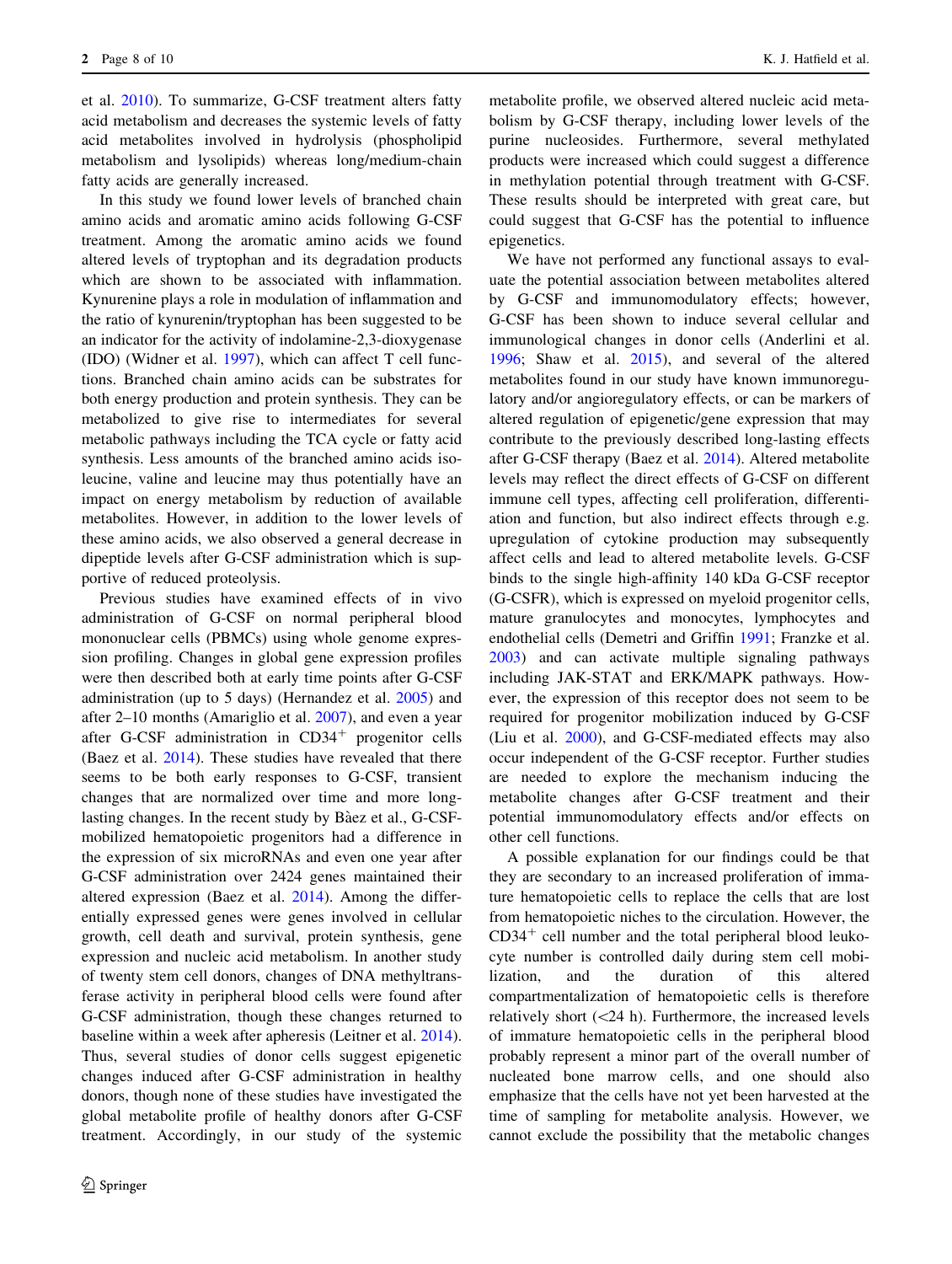<span id="page-8-0"></span>are secondary to an increased proliferation of bone marrow cells, but if so this is in our opinion most likely caused by direct G-CSF stimulated proliferation during the whole treatment period rather than being a compensatory mechanism to altered compartmentalization during the last hours before stem cell harvesting.

Several metabolites classified as xenobiotics were altered after G-CSF therapy. Many stem cell donors experience side effects during treatment (Stroncek et al. [1996\)](#page-9-0), and acetaminophen is then recommended for pain relief. Some altered metabolites belonging to the xenobiotic class are a direct result of acetaminophen usage, and in our opinion some of the other metabolite changes may be associated with treatment toxicity and/or altered gastrointestinal function.

# 5 Concluding remarks

In totum, our results show that the level of several metabolites changed after G-CSF administration, primarily there were (i) increased levels of lipids indicating altered fatty acid metabolism, (ii) increased levels of methylated nucleosides, (iii) changes associated with energy metabolism, and (iv) altered levels of amino acids, including reduced peptide levels indicating decreased proteolysis and altered levels of acetylated peptides. Long-term follow up studies have concluded that the use of G-CSF to mobilize stem cells appears to be safe (Shaw et al. [2015](#page-9-0)). Our study shows distinct differences in the metabolite profiles between healthy donors before and after G-CSF administration; however this is only a snapshot of the metabolomic profile of donors at an early time point after G-CSF administration and further studies should examine the metabolite profiles over time, using a larger set of donors, to clarify whether G-CSF also has long-term effects on metabolite profiles and/or if patients on long-term G-CSF therapy should be monitored with regard to metabolic abnormalities.

Acknowledgements The authors would like to thank the Bergen Research Foundation (BFS), the Norwegian Cancer Society and Helse-Vest for financial support. We thank Edward Karoly from Metabolon, Inc., for helpful comments regarding data analysis of the metabolomics data.

#### Compliance with ethical standards

Conflicts of interest All authors declare that they have no conflicts of interest related to this manuscript.

Ethical approval All the authors declare that the procedures in this study were in accordance with the ethical standards of the responsible committee, approved by the local ethics committee in Bergen, Norway (REK Vest, 2011/996 and 2011/1237).

Informed consent Informed written consent was obtained from all individuals for being included in this study.

Open Access This article is distributed under the terms of the Creative Commons Attribution 4.0 International License ([http://crea](http://creativecommons.org/licenses/by/4.0/) [tivecommons.org/licenses/by/4.0/\)](http://creativecommons.org/licenses/by/4.0/), which permits unrestricted use, distribution, and reproduction in any medium, provided you give appropriate credit to the original author(s) and the source, provide a link to the Creative Commons license, and indicate if changes were made.

#### References

- Amariglio, N., et al. (2007). Changes in gene expression pattern following granulocyte colony-stimulating factor administration to normal stem cell sibling donors. Acta Haematologica, 117, 68–73.
- Anderlini, P., Przepiorka, D., Champlin, R., & Korbling, M. (1996). Biologic and clinical effects of granulocyte colony-stimulating factor in normal individuals. Blood, 88, 2819–2825.
- Baez, A., et al. (2014). Granulocyte colony-stimulating factor produces long-term changes in gene and microRNA expression profiles in CD34<sup>+</sup> cells from healthy donors. Haematologica, 99, 243–251.
- Bendall, L. J., & Bradstock, K. F. (2014). G-CSF: From granulopoietic stimulant to bone marrow stem cell mobilizing agent. Cytokine & Growth Factor Reviews, 25, 355–367.
- Buck, M. D., O'Sullivan, D., & Pearce, E. L. (2015). T cell metabolism drives immunity. Journal of Experimental Medicine, 212, 1345–1360.
- Dale, D. C. (2016). How I diagnose and treat neutropenia. Current Opinion in Hematology, 23, 1–4.
- Dale, D. C., & Welte, K. (2011). Cyclic and chronic neutropenia. Cancer Treatment and Research, 157, 97–108.
- Demetri, G. D., & Griffin, J. D. (1991). Granulocyte colonystimulating factor and its receptor. Blood, 78, 2791–2808.
- Donadieu, J., Fenneteau, O., Beaupain, B., Mahlaoui, N., & Chantelot, C. B. (2011). Congenital neutropenia: Diagnosis, molecular bases and patient management. Orphanet Journal of Rare Disease, 6, 26.
- Evans, A. M., et al. (2014). High resolution mass spectrometry improves data quantity and quality as compared to unit mass resolution mass spectrometry in high-throughput profiling metabolomics. Metabolomics, 4, 132.
- Franzke, A., et al. (2003). G-CSF as immune regulator in T cells expressing the G-CSF receptor: Implications for transplantation and autoimmune diseases. Blood, 102, 734–739.
- Hernandez, J. M., et al. (2005). Mobilisation with G-CSF in healthy donors promotes a high but temporal deregulation of genes. Leukemia, 19, 1088–1091.
- Jadersten, M., Montgomery, S. M., Dybedal, I., Porwit-MacDonald, A., & Hellstrom-Lindberg, E. (2005). Long-term outcome of treatment of anemia in MDS with erythropoietin and G-CSF. Blood, 106, 803–811.
- Juarez, J. G., et al. (2012). Sphingosine-1-phosphate facilitates trafficking of hematopoietic stem cells and their mobilization by CXCR4 antagonists in mice. Blood, 119, 707–716.
- Leitner, G. C., Faschingbauer, M., Wenda, S., Weigel, G., & Fischer, G. (2014). Administration of recombinant human granulocytecolony-stimulating factor does not induce long-lasting detectable epigenetic alterations in healthy donors. Transfusion, 54, 3121–3126.